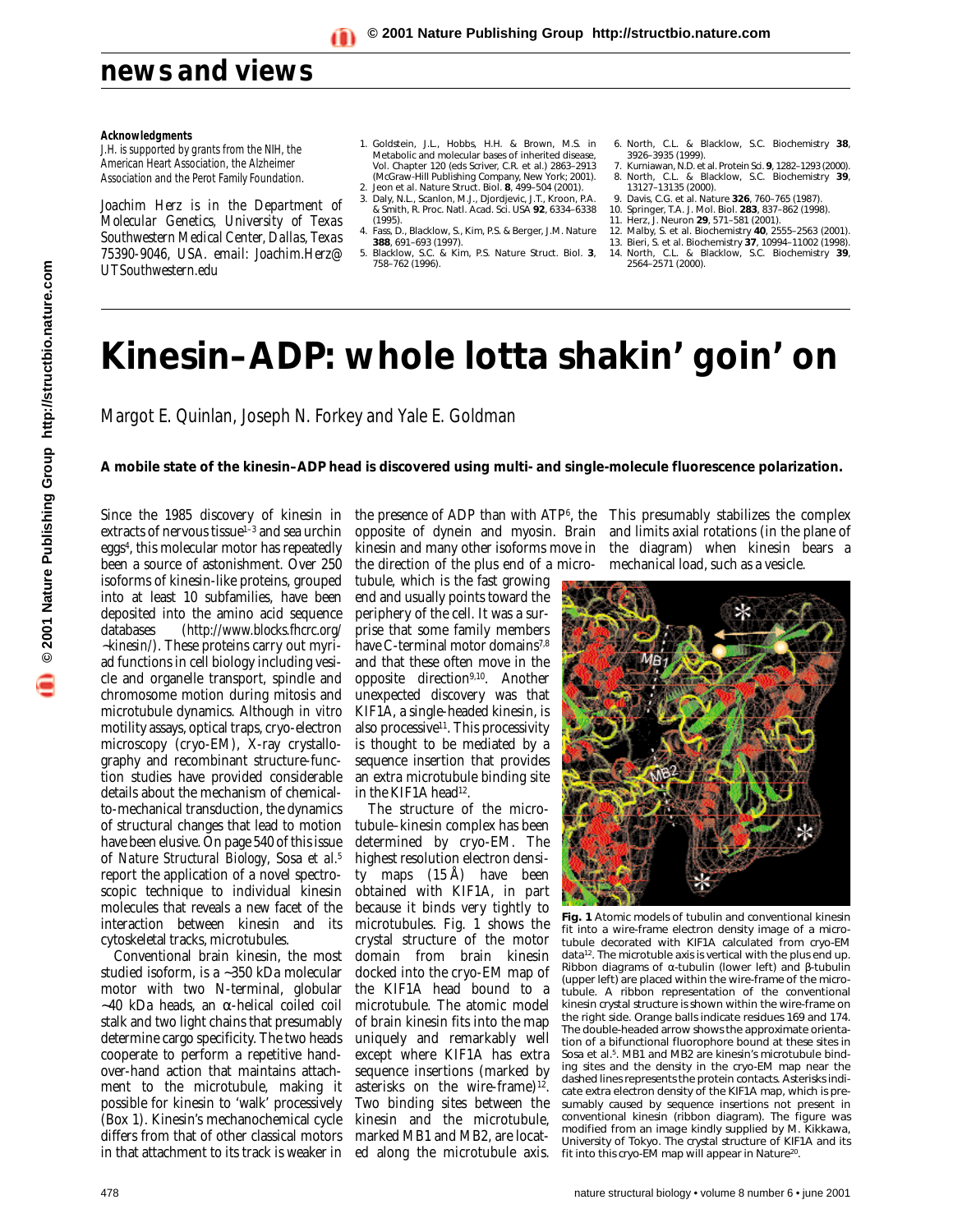### **news and views**

© 2001 Nature Publishing Group http://structbio.nature.com **© 2001 Nature Publishing Group http://structbio.nature.com**

Cryo-EM provides limited information concerning the angular distribution and dynamic motions during active energy transduction. Spectroscopic approaches, such as the fluorescence polarization method used by Sosa *et al.*5, probe structural changes at a much higher time resolution. Fluorescence polarization is principally sensitive to orientation<sup>13</sup>. Sosa *et al.*<sup>5</sup> labeled a single-headed construct, derived from conventional kinesin, at cysteine residues engineered into the positions indicated by the orange balls in Fig. 1. They cross-linked the two residues with a bifunctional fluorophore, which results in a fluorescent probe with an average orientation expected to lie along the line linking the cysteines. This known orientation is a major benefit of bifunctional  $probes<sup>14</sup>$  and, in the present case, places the probe nearly perpendicular to the microtubule axis in a position sensitive to axial rotations. Polarized fluorescence was measured on ensembles of labeled, microtubule-bound kinesin heads in the absence of nucleotide, with the ATP analog AMP-PNP, and with ADP-AlF<sub>4</sub>, an analog of the ATP hydrolysis products. Under these conditions, the kinesins were well ordered, and therefore, nearly immobilized on the microtubule. However, polarization measurements in the presence of ADP indicated a surprisingly broad orientational distribution.

With such a broad angular distribution, fluorescence measurements on ensembles generally cannot distinguish dynamic motions from disorder of a static population. The difficulty arises because in a steady-state distribution of rotating molecules, motions of an individual molecule, on the time scale much longer than the fluorescence lifetime (typically 5–50 ns), are averaged out in the total signal (Fig. 2). The polarized fluorescence, then, is identical to that from a static ensemble with the same overall distribution.

To overcome this difficulty, Sosa *et al.*<sup>5</sup> measured fluorescence polarization of individual kinesin heads docked onto microtubules, eliminating the ensemble distribution that obscured the interpretation. In this case, any depolarization mea-



each toward the plus end (the faster growing end) before dissociating. This high degree of processivity is accomplished by repeated hand-over-hand interactions with successive microtubule binding sites and requires the heads to act reciprocally to prevent both from detaching simultaneously. Coupling between movement and ATP hydrolysis is tight; each step uses one ATP molecule.



In a simplified enzymatic cycle, an attached head (state 1; light blue) is free of nucleotide and its detached partner (yellow) has ADP (D) bound to the active site. On binding of ATP (T), a conformational change (step  $1 \rightarrow 2$ ) positions the detached head forward. The structural change may be zipping of a 'neck linker' (blue peptide segment) down onto the attached head (ref. 16, but see also refs. 17 and 18). Repositioning of the unattached head allows it to bind to the next microtubule site (step  $2 \rightarrow 3$ ). ATP is hydrolyzed to ADP and orthophosphate (P) and dimerization helices adjacent to the heads (gray peptides) may partly unwind. ADP is released from the newly attached leading head (step 3  $\rightarrow$  4). It remains to be determined when orthophosphate is released from the trailing head. The question mark thus indicates either D or DP. Finally, the trailing head detaches from the microtubule (step  $4 \rightarrow 1$ ) and another cycle begins. This step is possibly accelerated by stress in the double-headed attachment. Mechanical and biochemical steps alternate to synchronize the events in the two heads.

Many hypotheses have been proposed for the structural changes that induce motion and determine directionality. Among these possibilities are rearrangement of the neck<sup>21,22</sup>, a disorder-to-order transition of the 'neck linker'<sup>16</sup> and recoiling of the dimerization domain<sup>23,24</sup>. Given the new results of Sosa *et al.*5, it is also possible that a disorder-to-order transition of the entire head could play a role in generating directed motion.

sured must be generated by motion of the fluorophore<sup>13,15</sup>. Its application in the current paper highlights the power of single molecule spectroscopy to obtain structural information about functioning proteins that is not readily accessible with classical structural biological methods.

The single molecule experiments indicated extensive probe motions on the µs–ms timescale in the microtubule– kinesin–ADP complex, but not in the other states. The authors argue that this motion is not restricted to a local region but reflects axial rotations of the whole motor domain because their probe is fixed by its double attachment and the strand containing the probe (termed β5) is rigid in currently available crystal structures of kinesin–ADP. Another surprise to add to is controversial. A segment extending

kinesin's tally: the protein wobbles through a large angle and yet remains attached to the microtubule. How does it do that? Perhaps one of the binding sites shown in Fig.  $\overline{1}$  is disrupted and/or flexible loops allow the large rotational motions. The floppy kinesin–ADP state is probably an intermediate between a more tightly bound complex and a detached head. In the mechanochemical cycle shown in Box 1, candidates for weakly bound ADP intermediates are the leading head in state 3, which becomes more strongly bound upon ADP release and the trailing heads in states 3 and 4, which will detach to form state 1. Several of these states may exhibit disorder.

The extent of mobility in kinesin–ADP



Fig. 2 Sensitivity to orientational motions in ensemble and single molecule measurements. *a*, When a particular molecule in the ensemble (for example, the red molecule) rotates, on average some other molecule (for example, the blue molecule) will rotate to the initial orientation of the first molecule, thereby retaining the original distribution. Measurements of the ensemble distribution cannot differentiate between a steady state of tumbling molecules and a broad distribution of stationary ones. *b*, Motion of a single molecule is unambiguous and can be observed directly.